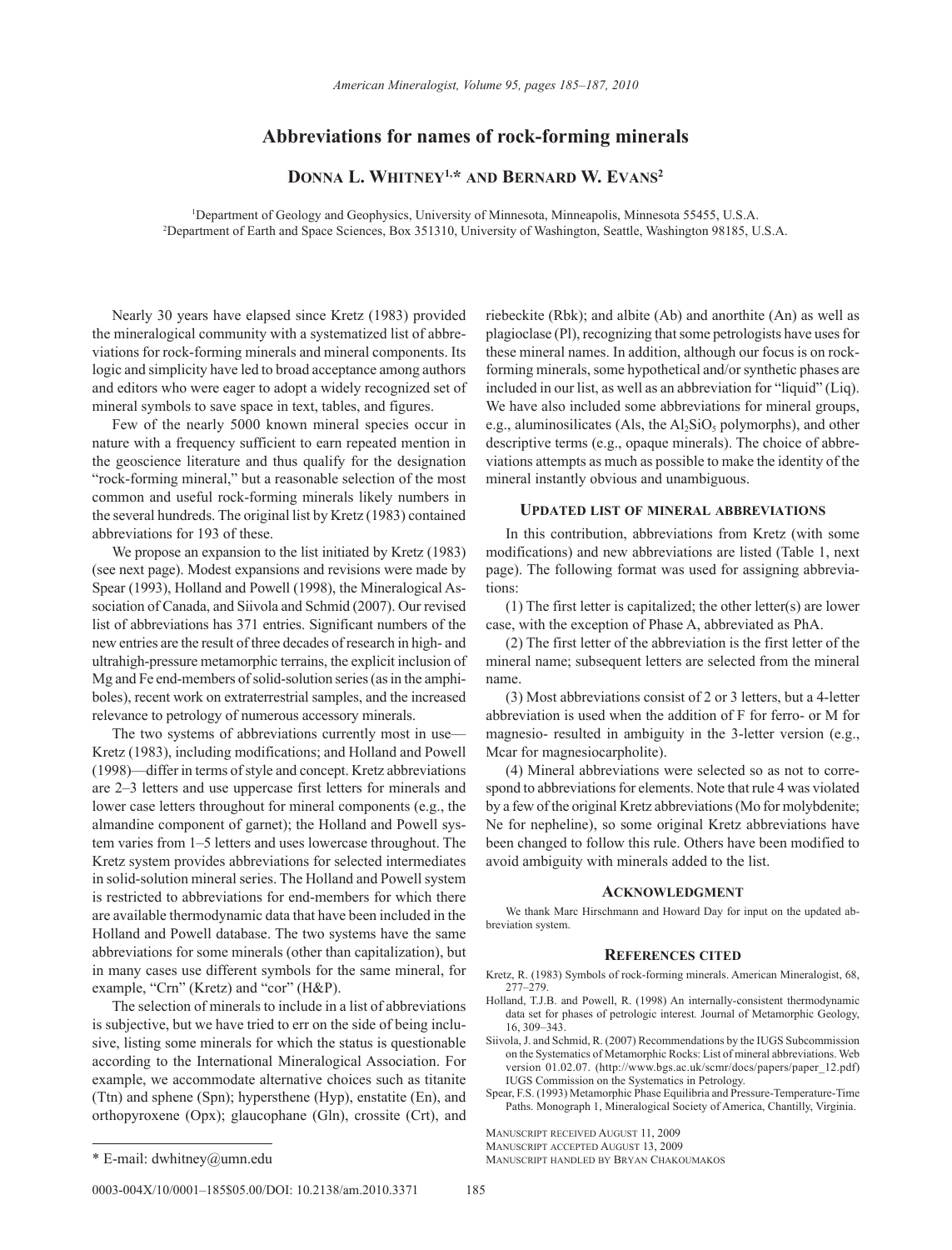|             | TABLE 1. Updated list of abbreviations |              | Symbol      | <b>Mineral Name</b>          | IMA status*        |
|-------------|----------------------------------------|--------------|-------------|------------------------------|--------------------|
|             | Symbol Mineral Name                    | IMA status*  | Chu         | clinohumite                  | G                  |
| Acm         | acmite                                 | D            | Cpt         | clinoptilolite               | Α                  |
| Act         | actinolite                             | Α            | Cpx         | clinopyroxene                | <b>GROUP</b>       |
| Adl         | adularia                               | L            | Czo         | clinozoisite                 | G                  |
| Aeg         | aegirine                               | A            | Cln<br>Coe  | clintonite<br>coesite        | Α<br>Α             |
| Ak          | åkermanite                             | G            | Coh         | cohenite                     | G                  |
| Ab          | albite                                 | G            | Crd         | cordierite                   | G                  |
| Afs         | alkali feldspar                        | <b>GROUP</b> | Crr         | corrensite                   | G                  |
| Aln         | allanite                               | Α            | Crn         | corundum                     | G                  |
| Alm<br>Als  | almandine<br>aluminosilicate           | G            | Cv          | covellite                    | G                  |
|             | $(Al2SiO5$ polymorphs)                 | <b>GROUP</b> | Crs         | cristobalite                 | G                  |
| Alu         | alunite                                | Rd           | Crt         | crossite                     | D                  |
| Amk         | amakinite                              | Rd           | Crl         | cryolite                     | G                  |
| Ame         | amesite                                | G            | Cbn         | cubanite                     | G                  |
| Amp         | amphibole                              | <b>GROUP</b> | Cum         | cummingtonite                | Rd                 |
| Anl         | analcime (analcite)                    | A            | Cpr         | cuprite                      | G                  |
| Ant         | anatase                                | Α            | Csp         | cuspidine                    | G                  |
| And         | andalusite                             | G            |             |                              |                    |
| Adr         | andradite                              | G            | Dph         | daphnite                     | not listed         |
| Ang         | anglesite                              | G            | Dat         | datolite                     | G                  |
| Anh         | anhydrite                              | G            | Dbr         | daubreelite                  | G                  |
| Ank         | ankerite                               | G            | Dee         | deerite                      | Α                  |
| Ann         | annite                                 | A            | Dia         | diamond                      | G                  |
| An          | anorthite                              | G            | Dsp         | diaspore                     | G                  |
| Ano         | anorthoclase                           | I            | Dck         | dickite<br>digenite          | G<br>A             |
| Ath         | anthophyllite                          | Rd           | Dq<br>Di    | diopside                     | Α                  |
| Atg         | antigorite                             | Rn           | Dpt         | dioptase                     | G                  |
| Ap          | apatite                                | <b>GROUP</b> | Dol         | dolomite                     | G                  |
| Apo         | apophyllite                            | <b>GROUP</b> | Drv         | dravite                      | G                  |
| Arg         | aragonite                              | G            | Dum         | dumortierite                 | G                  |
| Arf         | arfvedsonite                           | A            |             |                              |                    |
| Arm         | armalcolite                            | Rd           | Eas         | eastonite                    | Rd                 |
| Apy         | arsenopyrite                           | A<br>A       | Ec          | ecandrewsite                 | Α                  |
| Aug<br>Awr  | augite<br>awaruite                     | G            | Eck         | eckermannite                 | Α                  |
| Ax          | axinite                                | <b>GROUP</b> | Ed          | edenite                      | Α                  |
|             |                                        |              | Elb         | elbaite                      | G                  |
| Bab         | babingtonite                           | G            | EII         | ellenbergerite               | Α                  |
| Bdy         | baddeleyite                            | G            | Eng         | enargite                     | G                  |
| Brt         | barite (baryte)                        | A            | En          | enstatite (ortho-)           | Α                  |
| Brs         | barroisite                             | Rd           | Ep          | epidote                      | <b>GROUP</b>       |
| Bei         | beidellite                             | G            | Eri         | erionite                     | Α                  |
| Brl         | beryl                                  | G            | Esk         | eskolaite                    | G                  |
| Bt          | biotite                                | <b>GROUP</b> | Ess         | esseneite                    | Α                  |
| <b>B</b> xb | bixbyite                               | G            | Eud         | eudialite                    | Α                  |
| <b>Bhm</b>  | böhmite (boehmite)                     | G            |             |                              |                    |
| Bn          | bornite                                | Α            | Fas         | fassaite                     | D                  |
| Brk         | brookite                               | G            | Fa          | fayalite                     | G                  |
| Brc         | brucite                                | G            | Fsp<br>Fac  | feldspar<br>ferro-actinolite | <b>GROUP</b><br>Rd |
| Bst         | bustamite                              | G            | Fath        | ferro-anthophyllite          | Rd                 |
|             |                                        |              | <b>Fbrs</b> | ferrobarroisite              | Α                  |
| Cal         | calcite                                | G            | Fcar        | ferrocarpholite              | Α                  |
| Ccn         | cancrinite                             | G            | Fcel        | ferroceladonite              | A                  |
| Cnl         | cannilloite                            | Н            | Fec         | ferro-eckermannite           | Rd                 |
| Cb          | carbonate mineral<br>carpholite        | <b>GROUP</b> | Fed         | ferro-edenite                | Rd                 |
| Car<br>Cst  | cassiterite                            | G<br>G       | Fgd         | ferrogedrite                 | Rd                 |
| Cel         | celadonite                             | A            | Fgl         | ferroglaucophane             | Rd                 |
| Clt         | celestine                              | A            | Fkrs        | ferrokaersutite              | Α                  |
| <b>Cls</b>  | celsian                                | G            | Fny         | ferronyboite                 | H                  |
| Cer         | cerussite                              | G            | Fprg        | ferropargasite               | Rd                 |
| Cbz         | chabazite                              | A            | Frct        | ferrorichterite              | Α                  |
| Cct         | chalcocite                             | G            | Fs          | ferrosilite                  | <b>Rn</b>          |
| Ccp         | chalcopyrite                           | G            | <b>Fts</b>  | ferrotschermakite            | Rd                 |
| Chm         | chamosite                              | G            | Fwn         | ferrowinchite                | Rd                 |
| Chs         | chesterite                             | A            | Fi.         | fibrolite (fibrous           |                    |
| Chl         | chlorite                               | <b>GROUP</b> |             | sillimanite)                 | informal           |
| Cld         | chloritoid                             | G            | FI.         | fluorite                     | G                  |
| Chn         | chondrodite                            | G            | Fo          | forsterite                   | G                  |
| Chr         | chromite                               | G            | Fos         | foshagite                    | G                  |
| Ccl         | chrysocolla                            | Α            | Frk         | franklinite                  | G                  |
| Ctl         | chrysotile                             | Rd           | Ful         | fullerite                    | N                  |
| Cin         | cinnabar                               | G            |             |                              |                    |
| Cam         | clinoamphibole                         | <b>GROUP</b> | Ghn<br>Glx  | gahnite<br>galaxite          | G<br>G             |
| Clc         | clinochlore                            | G            | Gn          | galena                       | G                  |
| Cen         | clinoenstatite                         | A            | Grt         | garnet                       | <b>GROUP</b>       |
| Cfs         | clinoferrosilite                       | A            |             |                              |                    |

| Symbol     | Mineral Name                   | IMA status*  |
|------------|--------------------------------|--------------|
|            |                                |              |
| Ged<br>Gh  | gedrite                        | Rd<br>G      |
| Gk         | gehlenite<br>geikielite        | G            |
| Gbs        |                                | A            |
| Gis        | gibbsite<br>gismondine         | A            |
| Glt        | glauconite                     | <b>GROUP</b> |
| Gln        | glaucophane                    | Rd           |
| Gme        | gmelinite                      | A            |
| Gth        | goethite                       | A            |
| Gdd        | grandidierite                  | G            |
| Gr         | graphite                       | G            |
| Gre        | greenalite                     | G            |
| Grs        | grossular                      | A            |
| Gru        | grunerite                      | Rd           |
| Gp         | gypsum                         | G            |
| HI         | halite                         | G            |
| Hrm        | harmotome                      | A            |
| Hst        | hastingsite                    | Rd           |
| Hsm        | hausmannite                    | G            |
| Hyn        | haüyne                         | G            |
| Hzl        | heazlewoodite                  | G            |
| Hd         | hedenbergite                   | A            |
| Hem        | hematite                       | A            |
| Hc         | hercynite                      | G            |
| Hul        | heulandite                     | A            |
| Hbn        | hibonite                       | G            |
| Hbs        | hibschite                      | Rn           |
| Hqb        | högbomite                      | D            |
| Hol        | hollandite                     | G            |
| Hlm        | holmquistite                   | Rd           |
| Hbl        | hornblende                     | <b>GROUP</b> |
| Hw         | howieite                       | Α            |
| Hu         | humite                         | G            |
| Hgr        | hydrogrossular                 | <b>GROUP</b> |
| Hyp        | hypersthene                    | D            |
|            |                                |              |
| Ilt        | illite                         | <b>GROUP</b> |
| Ilm        | ilmenite                       | G            |
| Ilv        | ilvaite                        | G            |
| Jd         | jadeite                        | A            |
| Jrs        | jarosite                       | Rd           |
| Jim        | jimthompsonite                 | A            |
| Jhn        | johannsenite                   | A            |
|            |                                |              |
| Krs        | kaersutite                     | Rd           |
| Kls        | kalsilite                      | G            |
| Kam        | kamacite (α-FeNi)              | D            |
| Kln        | kaolinite                      | A            |
| Ktp        | katophorite                    | Rd           |
| Kfs        | K-feldspar                     | informal     |
| Khl<br>Kir | K-hollandite<br>kirschsteinite | н<br>G       |
|            |                                |              |
| Krn        | kornerupine                    | G            |
| Kos        | kosmochlor                     | Α            |
| Kut        | kutnohorite (kutnahorite)      | G<br>A       |
| Кy         | kyanite                        |              |
| Lrn        | larnite                        | G            |
| Lmt        | laumontite                     | A            |
| Lws        | lawsonite                      | G            |
| Lzl        | lazulite                       | A            |
| Lzr        | lazurite                       | G            |
| Lpd        | lepidolite                     | <b>GROUP</b> |
| Lct        | leucite                        | G            |
| Lm         | limonite                       | not listed   |
| Liq        | liquid                         |              |
| Lz         | lizardite                      | G            |
| Lo         | löllingite (loellingite)       | G            |
|            |                                | G            |
| Mgh        | maghemite                      |              |
| Marf       | magnesio-arfvedsonite          | Rd           |
| Mcar       | magnesiocarpholite             | A            |
| Mfr        | magnesioferrite                | G            |
| Mhs        | magnesiohastingsite            | Rd           |
| Mhb        | magnesiohornblende             | Rd           |
| Mkt        | magnesiokatophorite            | Rd           |